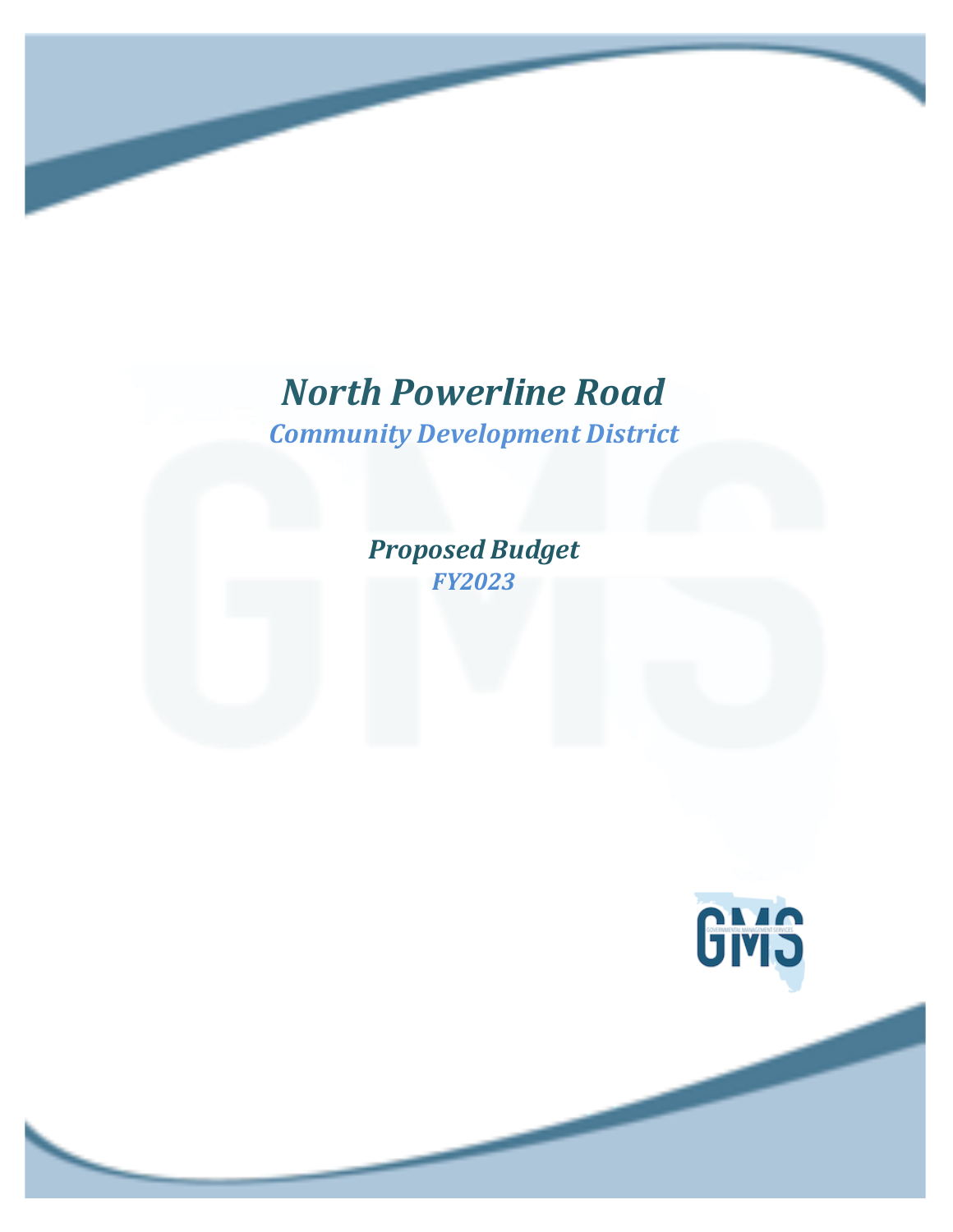# **Table of Contents**

| $1 - 2$ | General Fund                      |
|---------|-----------------------------------|
|         |                                   |
| $3 - 7$ | <b>General Fund Narrative</b>     |
|         |                                   |
| 8       | Capital Reserve Fund              |
|         |                                   |
| 9       | Series 2020 Debt Service Fund     |
|         |                                   |
| 10      | Series 2020 Amortization Schedule |
|         |                                   |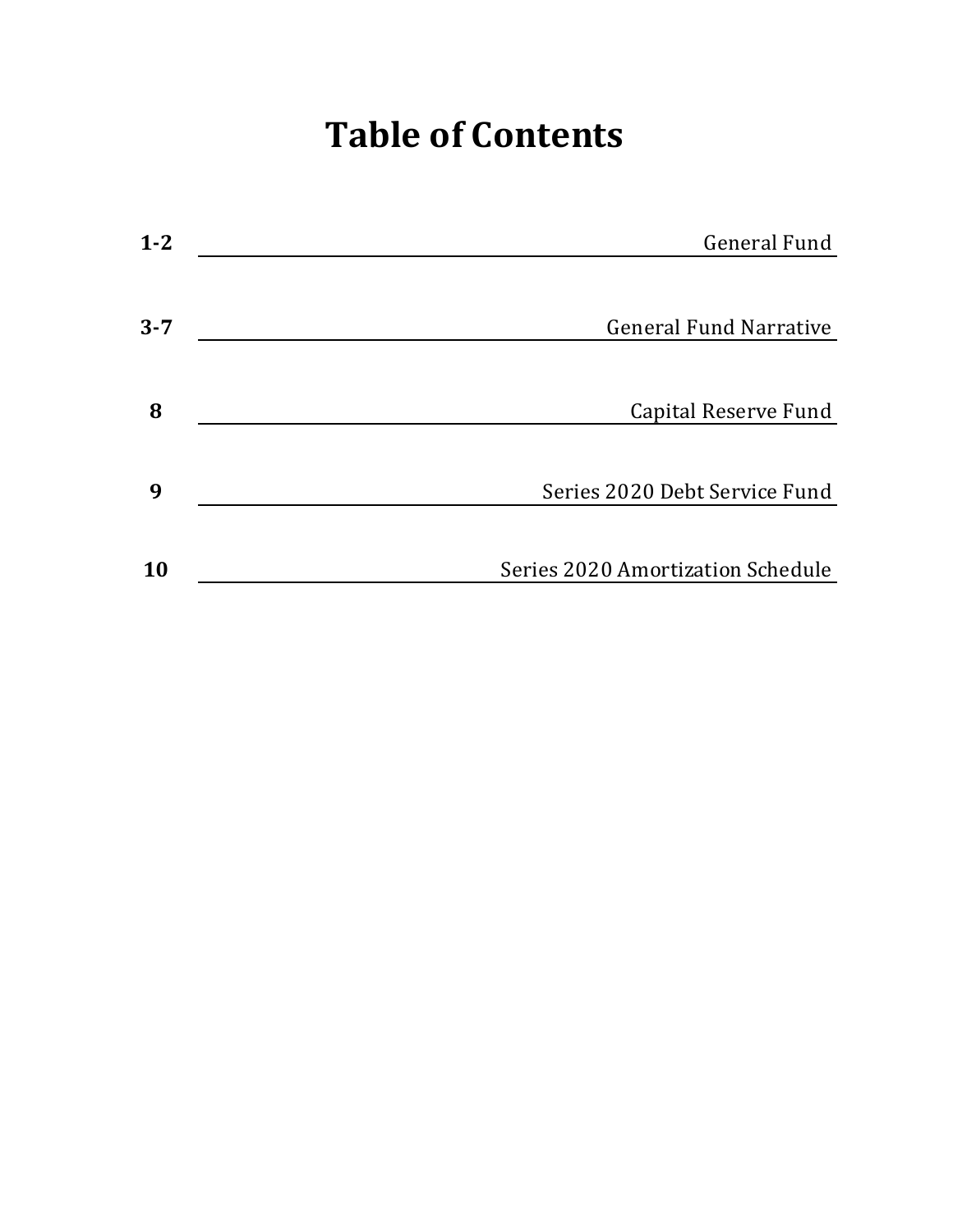### **Community Development District**

**Proposed Budget** 

**General Fund** 

|                                         | Adopted          |         | Actuals         |         | Projected               |                |                 | Total          | Proposed                |         |  |
|-----------------------------------------|------------------|---------|-----------------|---------|-------------------------|----------------|-----------------|----------------|-------------------------|---------|--|
| Description                             | Budget<br>FY2022 |         | Thru<br>4/30/22 |         | <b>Next</b><br>5 Months |                | Thru<br>9/30/22 |                | <b>Budget</b><br>FY2023 |         |  |
|                                         |                  |         |                 |         |                         |                |                 |                |                         |         |  |
| <b>Revenues</b>                         |                  |         |                 |         |                         |                |                 |                |                         |         |  |
| Assessments - Tax Roll                  | \$               | 194,089 | \$              | 192,607 | \$                      | 1,482          | \$              | 194,089        | \$                      | 371,728 |  |
| Assessments - Direct Bill (Platted)     | \$               | 178,956 | \$              | 658     | \$                      | $\overline{a}$ | \$              | 658            | \$                      | 153,297 |  |
| Assessments - Direct Bill (Unplatted)   | \$               | 61,385  | \$              |         | \$                      |                | \$              | ÷,             | \$                      | 25,589  |  |
| Assessments - Lot Closings              | \$               |         | \$              | 178,299 | \$                      | 61,384         | \$              | 239,683        | \$                      |         |  |
| Developer Contributions                 | \$               |         | \$              |         | \$                      |                | \$              |                | \$                      | 114,111 |  |
| <b>Boundary Amendment Contributions</b> | \$               | ÷.      | \$              | 12,164  | \$                      |                | \$              | 12,164         | \$                      |         |  |
| Interest                                | \$               | ÷,      | \$              | 12      | \$                      | ÷,             | \$              | 12             | \$                      |         |  |
| <b>Total Revenues</b>                   | \$               | 434,430 | \$              | 383,740 | \$                      | 62,866         | \$              | 446,606        | \$                      | 664,725 |  |
|                                         |                  |         |                 |         |                         |                |                 |                |                         |         |  |
| <b>Expenditures</b>                     |                  |         |                 |         |                         |                |                 |                |                         |         |  |
| <u>Administrative</u>                   |                  |         |                 |         |                         |                |                 |                |                         |         |  |
| <b>Supervisor Fees</b>                  | \$               | 12,000  | \$              | 4,800   | \$                      | 5,000          | \$              | 9,800          | \$                      | 12,000  |  |
| Engineering                             | \$               | 20,000  | \$              | 1,528   | \$                      | 5,000          | \$              | 6,528          | \$                      | 20,000  |  |
| Attorney                                | \$               | 30,000  | \$              | 16,364  | \$                      | 12,500         | \$              | 28,864         | \$                      | 30,000  |  |
| Annual Audit                            | \$               | 5,500   | \$              |         | \$                      | 4,600          | \$              | 4,600          | \$                      | 5,500   |  |
| <b>Assessment Administration</b>        | \$               | 5,000   | \$              | 5,000   | \$                      | $\blacksquare$ | \$              | 5,000          | \$                      | 5,000   |  |
| Arbitrage                               | \$               | 1,350   | \$              | 450     | \$                      | ÷              | \$              | 450            | \$                      | 1,350   |  |
| Dissemination                           | \$               | 7,000   | \$              | 3,017   | \$                      | 2,083          | \$              | 5,100          | \$                      | 7,000   |  |
| <b>Trustee Fees</b>                     | \$               | 10,650  | \$              | 4,041   | \$                      | $\overline{a}$ | \$              | 4,041          | \$                      | 12,500  |  |
| <b>Management Fees</b>                  | \$               | 36,050  | \$              | 21,029  | \$                      | 15,021         | \$              | 36,050         | \$                      | 37,853  |  |
| <b>Information Technology</b>           | \$               | 1,800   | \$              | 1,050   | \$                      | 750            | \$              | 1,800          | \$                      | 1,800   |  |
| Website Maintenance                     | \$               | 1,200   | \$              | 700     | \$                      | 500            | \$              | 1,200          | \$                      | 1,200   |  |
| Telephone                               | \$               | 300     | \$              | $\sim$  | \$                      | 125            | \$              | 125            | \$                      | 300     |  |
| Postage & Delivery                      | \$               | 1,000   | \$              | 423     | \$                      | 417            | \$              | 840            | \$                      | 1,000   |  |
| Insurance                               | \$               | 6,000   | \$              | 5,570   | \$                      | $\frac{1}{2}$  | \$              | 5,570          | \$                      | 6,684   |  |
| Printing & Binding                      | \$               | 1,000   | \$              | 128     | \$                      | 417            | \$              | 544            | \$                      | 1,000   |  |
| Legal Advertising                       | \$               | 10,000  | \$              | 7,217   | \$                      | 5,000          | \$              | 12,217         | \$                      | 10,000  |  |
| Other Current Charges                   | \$               | 5,000   | \$              | 299     | \$                      | 225            | \$              | 524            | \$                      | 5,000   |  |
| <b>Boundary Amendment Expenses</b>      | \$               |         | \$              | 11,689  | \$                      | 475            | \$              | 12,164         | \$                      |         |  |
| Office Supplies                         | \$               | 625     | \$              | 21      | \$                      | 260            | \$              | 282            | \$                      | 625     |  |
| <b>Travel Per Diem</b>                  | \$               | 660     | \$              | $\sim$  | \$                      | $\overline{a}$ | \$              | $\overline{a}$ | \$                      | 600     |  |
| Dues, Licenses & Subscriptions          | \$               | 175     | \$              | 175     | \$                      | $\blacksquare$ | \$              | 175            | \$                      | 175     |  |
| <b>Total Administrative</b>             | \$               | 155,310 | \$              | 83,500  | \$                      | 52,373         | \$              | 135,873        | \$                      | 159,587 |  |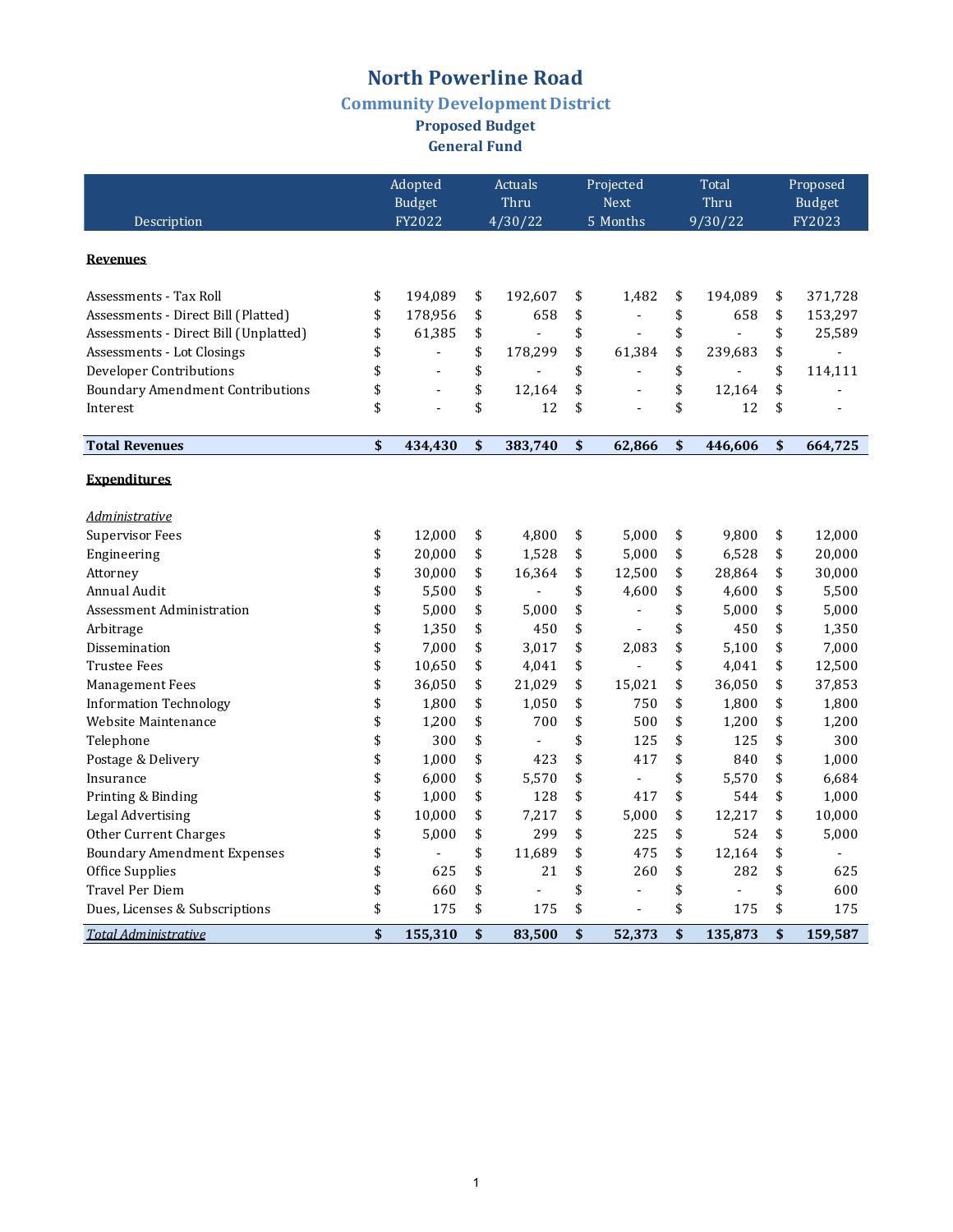### **Community Development District**

**Proposed Budget** 

**General Fund** 

|                                           | Adopted |                          | Actuals |                 | Projected |                  | Total   |                 | Proposed |                         |
|-------------------------------------------|---------|--------------------------|---------|-----------------|-----------|------------------|---------|-----------------|----------|-------------------------|
| Description                               |         | <b>Budget</b><br>FY2022  |         | Thru<br>4/30/22 |           | Next<br>5 Months |         | Thru<br>9/30/22 |          | <b>Budget</b><br>FY2023 |
|                                           |         |                          |         |                 |           |                  |         |                 |          |                         |
| <b>Operations &amp; Maintenance</b>       |         |                          |         |                 |           |                  |         |                 |          |                         |
| <b>Field Expenditures</b>                 |         |                          |         |                 |           |                  |         |                 |          |                         |
| Property Insurance                        | \$      | 5,000                    | \$      | 5,948           | \$        |                  | \$      | 5,948           | \$       | 20,000                  |
| Field Management                          | \$      | 15,000                   | \$      | 5,625           | \$        | 6,250            | \$      | 11,875          | \$       | 15,750                  |
| Landscape Maintenance                     | \$      | 80,000                   | \$      | 14,838          | \$        | 14,952           | \$      | 29,790          | \$       | 95,000                  |
| Landscape Replacement                     | \$      | 5,000                    | \$      |                 | \$        | 2,083            | \$      | 2,083           | \$       | 25,000                  |
| Lake Maintenance                          | \$      | 12,000                   | \$      | 1,777           | \$        | 4,414            | \$      | 6,190           | \$       | 21,600                  |
| Streetlights                              | \$      | 48,000                   | \$      | 18,905          | \$        | 15,296           | \$      | 34,201          | \$       | 75,000                  |
| Electric                                  | \$      | 3,600                    | \$      | 3,732           | \$        | 1,750            | \$      | 5,482           | \$       | 7,500                   |
| Water & Sewer                             | \$      | 2,400                    | \$      |                 | \$        |                  | \$      |                 | \$       | 2,400                   |
| Sidewalk & Asphalt Maintenance            | \$      | 2,500                    | \$      |                 | \$        | 1,042            | \$      | 1,042           | \$       | 2,500                   |
| <b>Irrigation Repairs</b>                 | \$      | 5,000                    | \$      | 117             | \$        | 2,083            | \$      | 2,201           | \$       | 5,000                   |
| General Repairs & Maintenance             | \$      | 5,000                    | \$      |                 | \$        | 2,083            | \$      | 2,083           | \$       | 15,000                  |
| Contingency                               | \$      | 7,500                    | \$      | 119             | \$        | 3,125            | \$      | 3,244           | \$       | 7,500                   |
| <b>Subtotal Field Expenditures</b>        | \$      | 191,000                  | \$      | 51,061          | \$        | 53,078           | \$      | 104,139         | \$       | 292,250                 |
|                                           |         |                          |         |                 |           |                  |         |                 |          |                         |
| <b>Amenity Expenditures</b>               |         |                          |         |                 |           |                  |         |                 |          |                         |
| Amenity - Electric                        | \$      | 14,400                   | \$      | 1,697           | \$        | 6,000            | \$      | 7,697           | \$       | 14,400                  |
| Amenity - Water                           | \$      | 3,500                    | \$      | 908             | \$        | 1,500            | \$      | 2,408           | \$       | 4,000                   |
| Playground Lease                          | \$      | 14,000                   | \$      | $\overline{a}$  | \$        | 9,563            | \$      | 9,563           | \$       | 28,688                  |
| Internet                                  | \$      | 3,000                    | \$      | 303             | \$        | 505              | \$      | 808             | \$       | 2,000                   |
| Pest Control                              | \$      | 720                      | \$      | 456             | \$        |                  | \$      | 456             | \$       | 600                     |
| Janitorial Services                       | \$      | 8,500                    | \$      | 904             | \$        | 2,750            | \$      | 3,654           | \$       | 7,500                   |
| <b>Security Services</b>                  | \$      | 7,500                    | \$      | 5,589           | \$        |                  | \$      | 5,589           | \$       | 34,000                  |
| Pool Maintenance                          | \$      | 18,000                   | \$      | 4,500           | \$        | 7,500            | \$      | 12,000          | \$       | 20,000                  |
| Amenity Access Management                 | \$      | 5,000                    | \$      | 833             | \$        | 2,083            | \$      | 2,917           | \$       | 5,000                   |
| Amenity Repairs & Maintenance             | \$      | 1,000                    | \$      | 160             | \$        | 417              | \$      | 577             | \$       | 15,000                  |
| Contingency                               | \$      | 7,500                    | \$      | $\overline{a}$  | \$        | 3,125            | \$<br>Ψ | 3,125           | \$       | 7,500                   |
| <b>Subtotal Amenity Expenditures</b>      | \$      | 83,120                   | \$      | 15,349          | \$        | 33,443           | \$      | 48,792          | \$       | 138,688                 |
|                                           |         |                          |         |                 |           |                  |         |                 |          |                         |
| <b>Total Operations &amp; Maintenance</b> | \$      | 274,120                  | \$      | 66,410          | \$        | 86,521           | \$      | 152,931         | \$       | 430,938                 |
|                                           |         |                          |         |                 |           |                  |         |                 |          |                         |
| Other Expenditures                        |         |                          |         |                 |           |                  |         |                 |          |                         |
| <b>Capital Reserves</b>                   | \$      | 5,000                    | \$      |                 | \$        | 5,000            | \$      | 5,000           | \$       | 74,200                  |
| <b>Total Other Expenditures</b>           | \$      | 5,000                    | \$      | ٠               | \$        | 5,000            | \$      | 5,000           | \$       | 74,200                  |
|                                           |         |                          |         |                 |           |                  |         |                 |          |                         |
| <b>Total Expenditures</b>                 | \$      | 434,430                  | \$      | 149,910         | \$        | 143,894          | \$      | 293,804         | \$       | 664,725                 |
| <b>Excess Revenues/(Expenditures)</b>     |         |                          |         | 233,830         | \$        |                  |         |                 |          |                         |
|                                           | \$      | $\overline{\phantom{a}}$ | \$      |                 |           | (81,028)         | \$      | 152,802         | \$       |                         |

| Product                           | ERU's   | <b>Assessable Units</b> | ERU/Unit | <b>Net Total</b> | <b>Net Per Unit</b> | <b>Gross Per Unit</b> |
|-----------------------------------|---------|-------------------------|----------|------------------|---------------------|-----------------------|
| Phase 1 - Tax Roll                | 295.00  | 295                     | $1.00\,$ | \$194.088.33     | \$657.93            | \$707.45              |
| Phase 2 - Tax Roll                | 270.00  | 270                     | 1.00     | \$177.640.16     | \$657.93            | \$707.45              |
| Phase 3 - Direct - Single Family  | 8.00    | 8                       | 1.00     | \$5.263.41       | \$657.93            | \$707.45              |
| Phase 3 - Direct - Townhomes      | 225.00  | 300                     | 0.75     | \$148.033.47     | \$493.44            | \$530.59              |
| Phase 4 - Direct                  | 38.89   | 162                     | 0.24     | \$25.588.61      | \$157.95            | \$169.84              |
| Phase 5 - Developer Contributions | 111.04  | 532                     | 0.21     | \$73.052.96      | \$137.32            | \$147.65              |
| Phase 6 - Developer Contributions | 62.41   | 299                     | 0.21     | \$41.057.96      | \$137.32            | \$147.65              |
|                                   | 1010.33 | 1866                    |          | \$664,724.90     |                     |                       |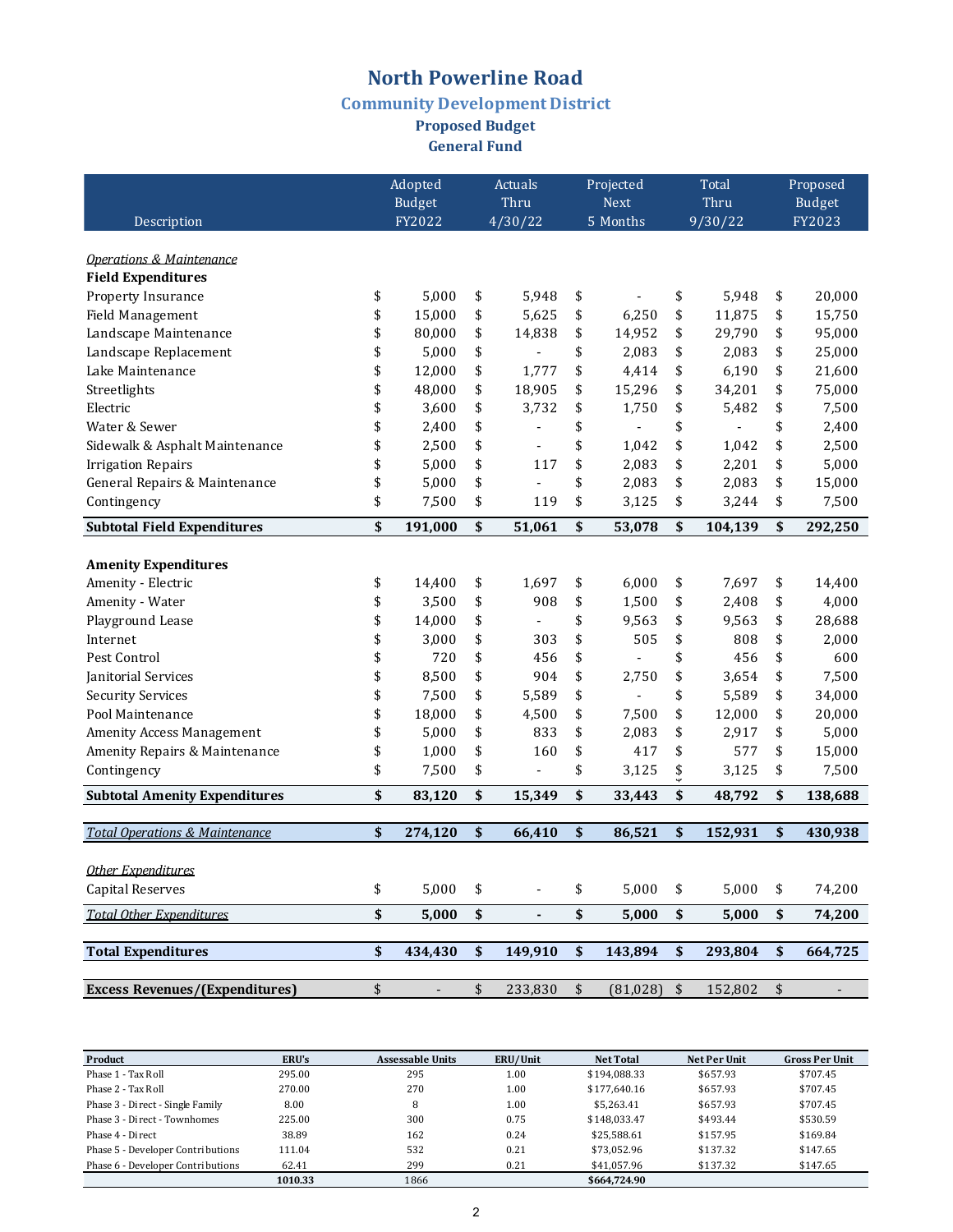### **North Powerline Road Community Development District General Fund Budget**

#### **Revenues:**

#### *Assessments*

The District will levy a non-ad valorem assessment on all the assessable property within the District in order to pay for operating expenditures during the fiscal year.

#### *Developer Contributions*

The District will enter into a funding agreement with the Developer to fund the General Fund expenditures relating to Phase  $5 & 6$  for the Fiscal Year.

#### **Expenditures:**

#### **General & Administrative:**

#### *Supervisor Fees*

Chapter 190, Florida Statutes, allows for each Board member to receive \$200 per meeting, not to exceed \$4,800 per year paid to each Supervisor for the time devoted to District business and meetings.

#### *Engineering*

The District's engineer will be providing general engineering services to the District, e.g. attendance and preparation for monthly board meetings, review invoices and various projects as directed by the Board of Supervisors and the District Manager.

#### *Attorney*

The District's legal counsel, KE Law PLLC, will be providing general legal services to the District, e.g. attendance and preparation for meetings, preparation and review of agreements, resolutions, etc. as directed by the Board of Supervisors and the District Manager.

#### *Annual Audit*

The District is required by Florida Statutes to arrange for an independent audit of its financial records on an annual basis. The District has contracted Grau & Associates.

#### *Assessment Administration*

The District will contract to levy and administer the collection of non-ad valorem assessment on all assessable property within the District. The District has contracted with Governmental Management Services - Central Florida LLC.

#### *Arbitrage*

The District will contract with an independent certified public accountant to annually calculate the District's Arbitrage Rebate Liability on its Series 2020 bonds and two other anticipated bond issuances.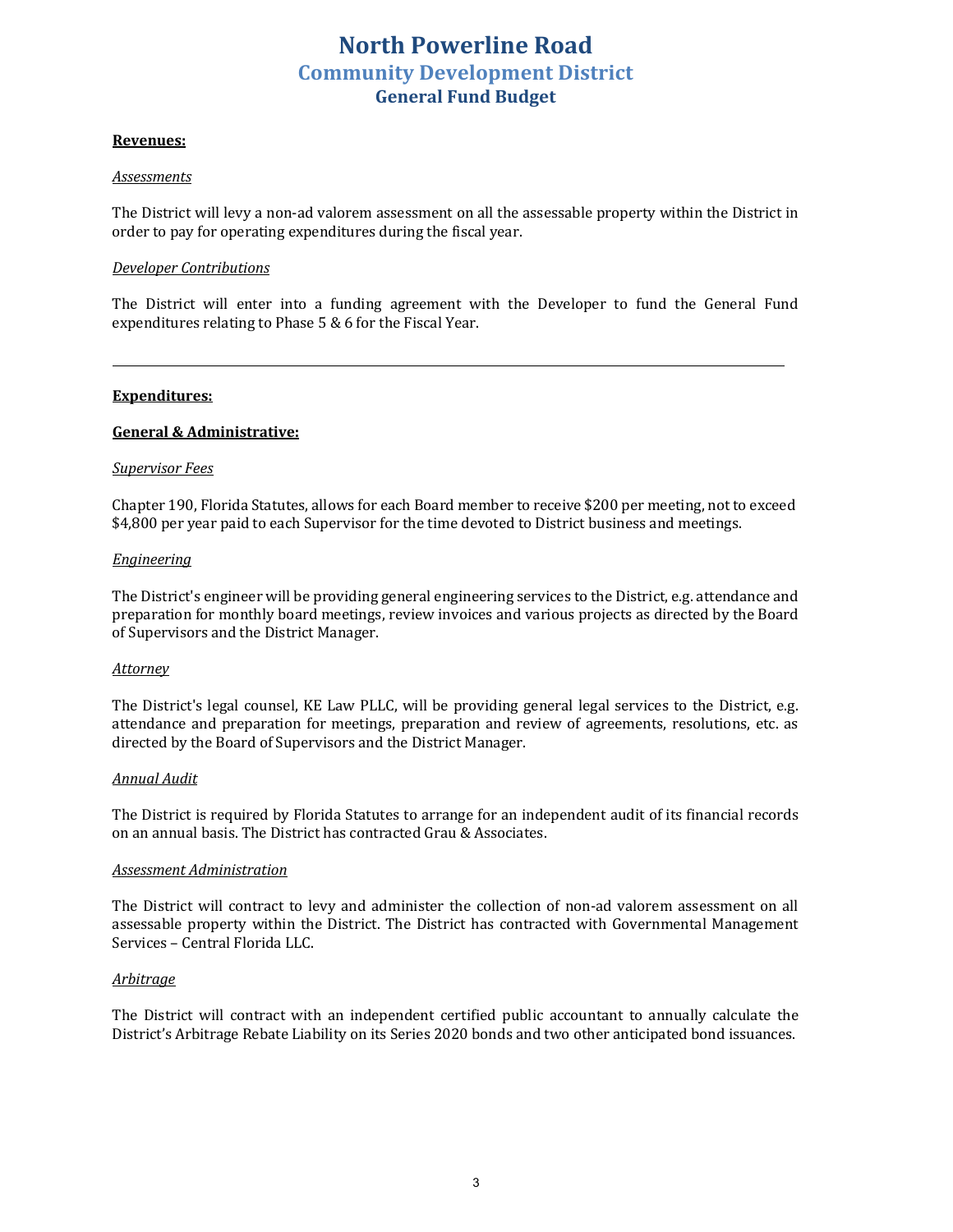### **North Powerline Road Community Development District General Fund Budget**

#### *Dissemination*

The District is required by the Security and Exchange Commission to comply with Rule  $15c2-12(b)(5)$ which relates to additional reporting requirements for unrated bond issues. This cost is based upon the Series 2020 bonds and two other anticipated bond issuances. The District is contracted with Governmental Management Services - Central Florida LLC.

#### *Trustee Fees*

The District will incur trustee related costs with the issuance of its issued bonds with US Bank.

#### *Management Fees*

The District receives Management, Accounting and Administrative services as part of a Management Agreement with Governmental Management Services-Central Florida, LLC. The services include but are not limited to, recording and transcription of board meetings, administrative services, budget preparation, all financial reports, annual audits, etc.

#### *Information Technology*

Represents costs with Governmental Management Services – Central Florida LLC related to the District's information systems, which include but are not limited to video conferencing services, cloud storage services and servers, security, accounting software, etc.

#### *Website Maintenance*

Represents the costs with Governmental Management Services - Central Florida LLC associated with monitoring and maintaining the District's website created in accordance with Chapter 189, Florida Statutes. These services include site performance assessments, security and firewall maintenance, updates, document uploads, hosting and domain renewals, website backups, etc.

#### *Telephone*

Telephone and fax machine.

#### *Postage & Delivery*

The District incurs charges for mailing of Board meeting agenda packages, overnight deliveries, correspondence, etc.

#### *Insurance*

The District's general liability and public official's liability insurance coverages with EGIS Insurance Advisors. 

#### *Printing & Binding*

Printing and Binding agenda packages for board meetings, printing of computerized checks, stationary, envelopes, etc.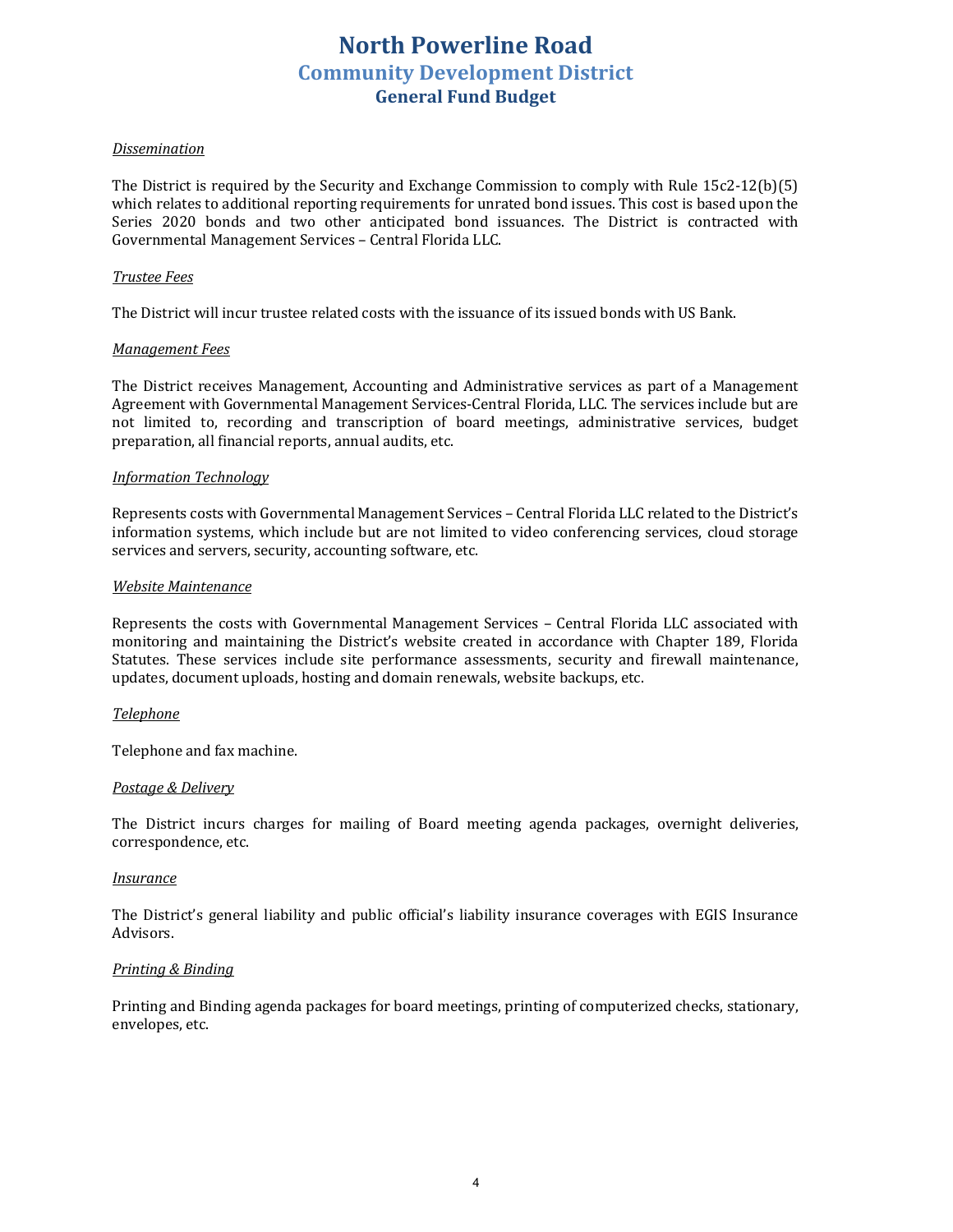## **North Powerline Road Community Development District General Fund Budget**

#### *Legal Advertising*

The District is required to advertise various notices for monthly Board meetings, public hearings, etc. in a newspaper of general circulation.

#### **Other Current Charges**

Bank charges and any other miscellaneous expenses incurred during the year.

#### *Office Supplies*

Any supplies that may need to be purchased during the fiscal year, e.g., paper, minute books, file folders, labels, paper clips, etc.

#### *Travel Per Diem*

The Board of Supervisors can be reimbursed for travel expenditures related to the conducting of District business.

#### *Dues, Licenses & Subscriptions*

The District is required to pay an annual fee to the Florida Department of Economic Opportunity for \$175. This is the only expense under this category for the District.

#### **Operations & Maintenance:**

#### **Field Expenditures**

#### **Property Insurance**

The District's property insurance coverages.

#### *Field Management*

Represents the costs of contracting services with Governmental Management Services - Central Florida LLC to provide onsite field management of contracts for the District such as landscape and lake maintenance. Services can include onsite inspections, meetings with contractors, monitoring of utility accounts, attend Board meetings and receive and respond to property owner phone calls and emails.

#### *Landscape Maintenance*

Represents the maintenance of the landscaping within the common areas of the District after the installation of landscape material has been completed. The District has contracted with Prince & Sons, Inc. to provide these services.

#### *Landscape Replacement*

Represents the estimated cost of replacing landscaping within the common areas of the District.

#### *Lake Maintenance*

Represents the cost of contracting aquatic weed control services that maintain the lakes located within the District. The District is contracted with Aquagenix for this service.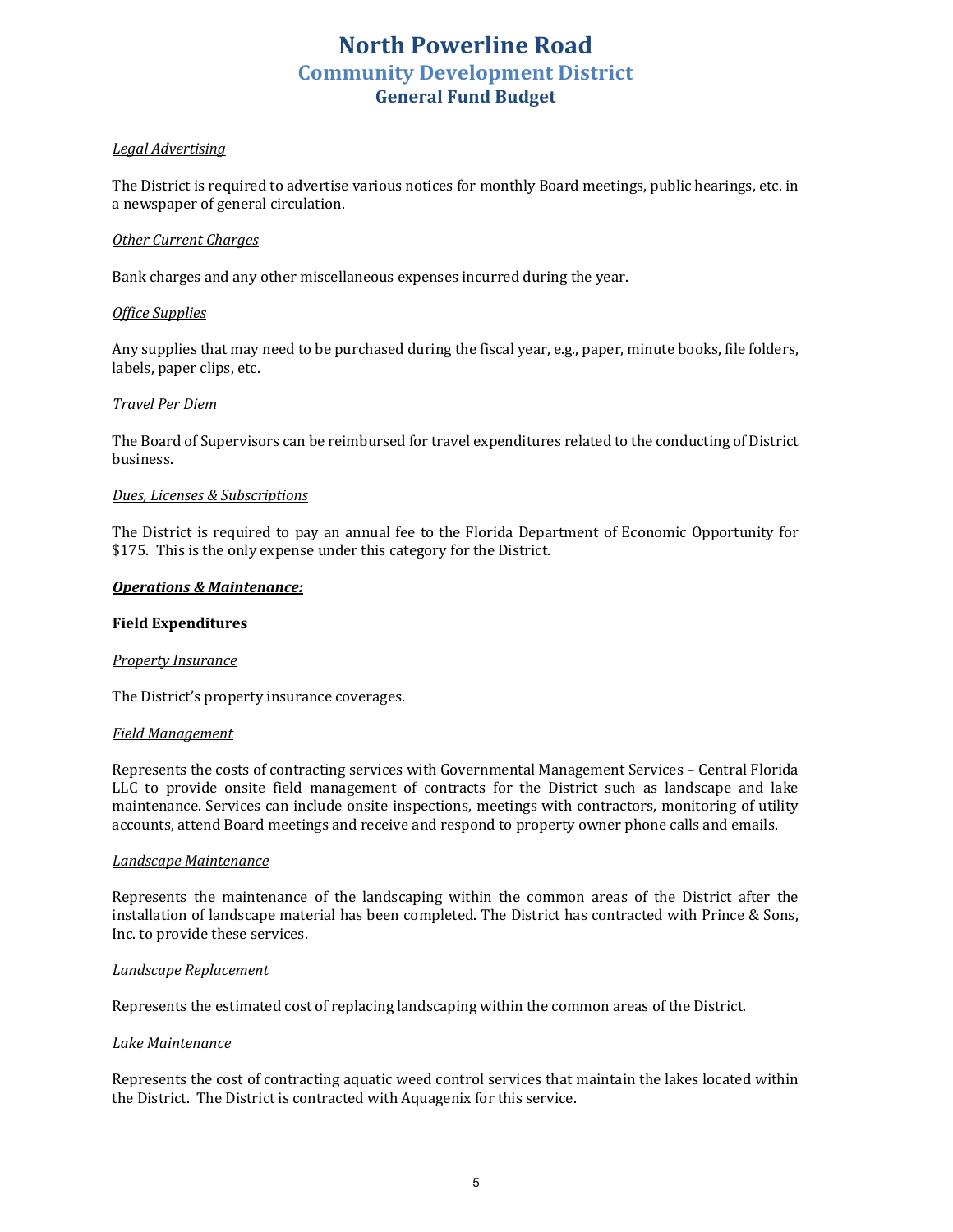## **North Powerline Road Community Development District General Fund Budget**

#### *Streetlights*

Represents the cost to maintain street lights within the District Boundaries that are expected to be in place throughout the fiscal year.

#### *Electric*

Represents current and estimated electric charges of common areas throughout the District.

#### *Water & Sewer*

Represents current and estimated costs for water and refuse services provided for common areas throughout the District.

#### *Sidewalk & Asphalt Maintenance*

Represents the estimated costs of maintaining the sidewalks and asphalt throughout the District's Boundary.

#### *Irrigation Repairs*

Represents the cost of maintaining and repairing the irrigation system. This includes the sprinklers, and irrigation wells.

#### *General Repairs & Maintenance*

Represents estimated costs for general repairs and maintenance of the District's common areas.

#### *Contingency*

Represents funds allocated to expenses that the District could incur throughout the fiscal year that do not fit into any field category.

#### **Amenity Expenditures**

#### *Amenity - Electric*

Represents estimated electric charges for the District's amenity facilities.

#### *Amenity* – Water

Represents estimated water charges for the District's amenity facilities.

#### *Playground Lease*

The District has entered into a leasing agreement for playgrounds installed in the community.

#### *Internet*

Internet service for use at the Amenity Center.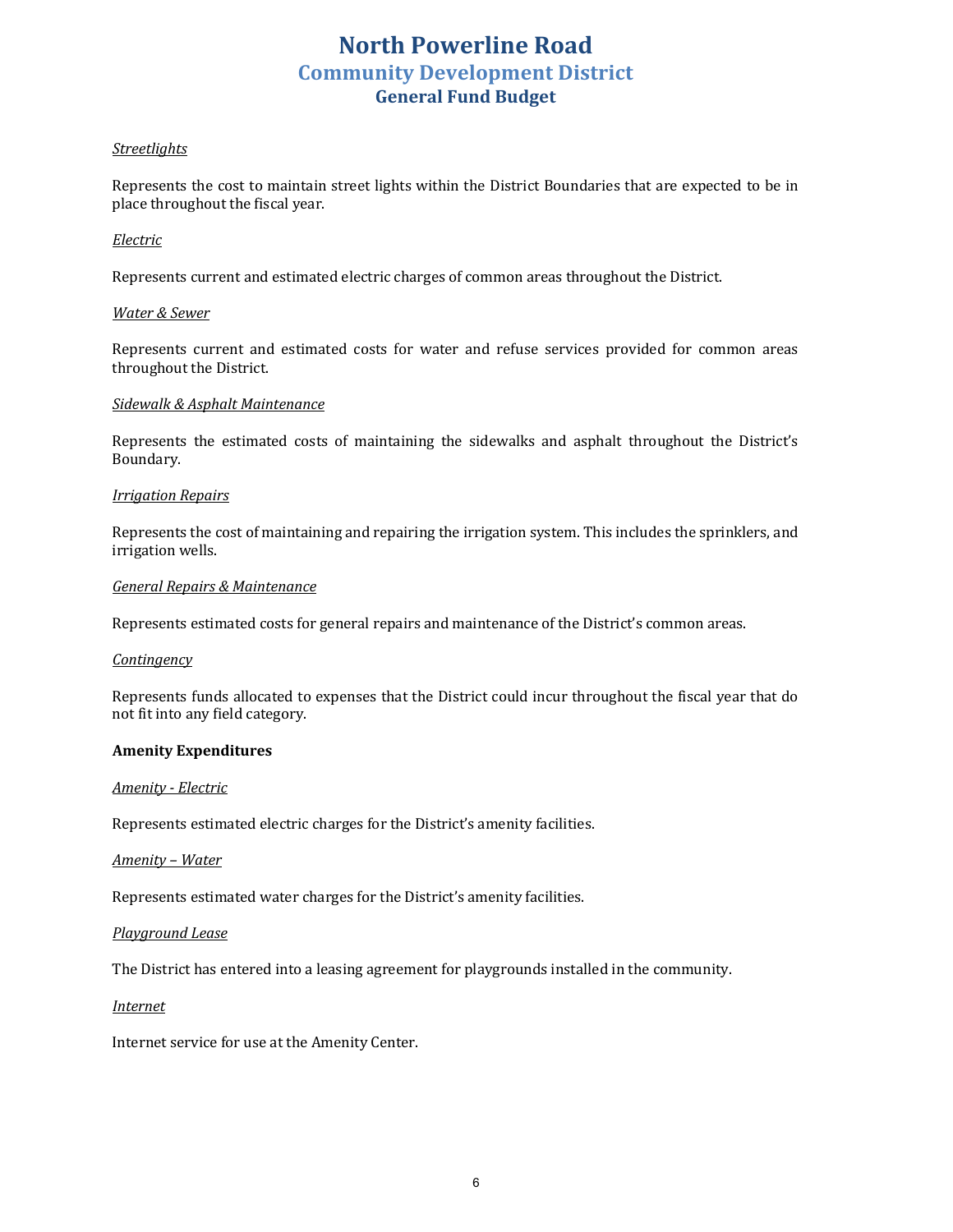# **North Powerline Road Community Development District General Fund Budget**

#### *Pest Control*

The District will incur costs for pest control treatments to its amenity facilities.

#### *Janitorial Services*

Represents estimated costs to provide janitorial services and supplies for the District's amenity facilities.

#### *Security Services*

Represents the estimated cost of contracting a monthly security service for the District's amenity facilities.

#### *Pool Maintenance*

Represents estimated costs of regular cleaning and treatments of the District's pool contracted with Resort Pool Services.

#### *Amenity Access Management*

Represents the cost of managing and monitoring access to the District's amenity facilities with services from Governmental Management Services - Central Florida LLC.

#### *Amenity Repairs & Maintenance*

Represents estimated costs for repairs and maintenance of the District's amenity facilities.

#### *Contingency*

Represents funds allocated to expenses that the District could incur throughout the fiscal year that do not fit into any amenity category.

#### **Other Expenses:**

#### *Capital Reserves*

Funds collected and reserved for the replacement of and/or purchase of new capital improvements throughout the District.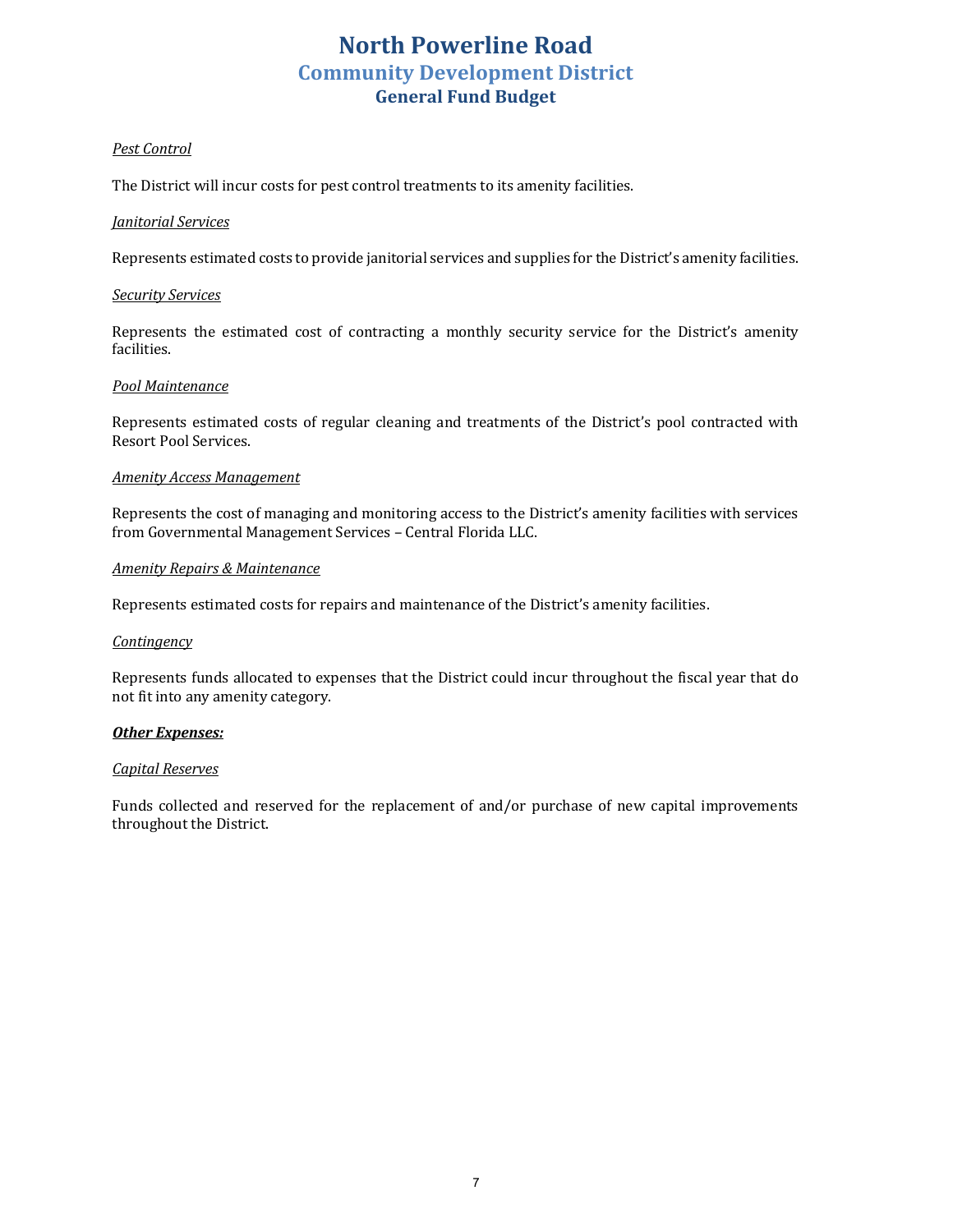# **Community Development District**

### **Proposed Budget**

### **Capital Reserve Fund**

| Description                | Adopted<br><b>Budget</b><br>FY2022 |            | <b>Actuals</b><br>Thru<br>4/30/22 | Projected<br><b>Next</b><br>5 Months | Total<br>Thru<br>9/30/22 |                          | Proposed<br><b>Budget</b><br>FY2023 |        |
|----------------------------|------------------------------------|------------|-----------------------------------|--------------------------------------|--------------------------|--------------------------|-------------------------------------|--------|
| <b>Revenues</b>            |                                    |            |                                   |                                      |                          |                          |                                     |        |
| Transfer In - General Fund | \$<br>5,000                        | \$         |                                   | \$<br>5,000                          | \$                       | 5,000                    | \$                                  | 74,200 |
| Carry Forward Surplus      | \$<br>$\overline{\phantom{a}}$     | \$         | $\overline{\phantom{0}}$          | \$<br>$\overline{\phantom{a}}$       | \$                       | $\overline{\phantom{a}}$ | \$                                  | 5,000  |
| <b>Total Revenues</b>      | \$<br>5,000                        | $\sqrt{2}$ | ٠                                 | \$<br>5,000                          | \$                       | 5,000                    | \$                                  | 79,200 |
| <b>Expenditures</b>        |                                    |            |                                   |                                      |                          |                          |                                     |        |
| Capital Expenditures       | \$<br>$\overline{\phantom{a}}$     | \$         | $\overline{\phantom{a}}$          | \$<br>$\overline{\phantom{a}}$       | \$                       | $\blacksquare$           | \$                                  |        |
| <b>Total Expenditures</b>  | \$<br>$\blacksquare$               | \$         | ٠                                 | \$<br>٠                              | \$                       | $\blacksquare$           | \$                                  |        |
| Net Change in Fund Balance | \$<br>5,000                        | \$         | $\overline{\phantom{a}}$          | \$<br>5,000                          | \$                       | 5,000                    | \$                                  | 79,200 |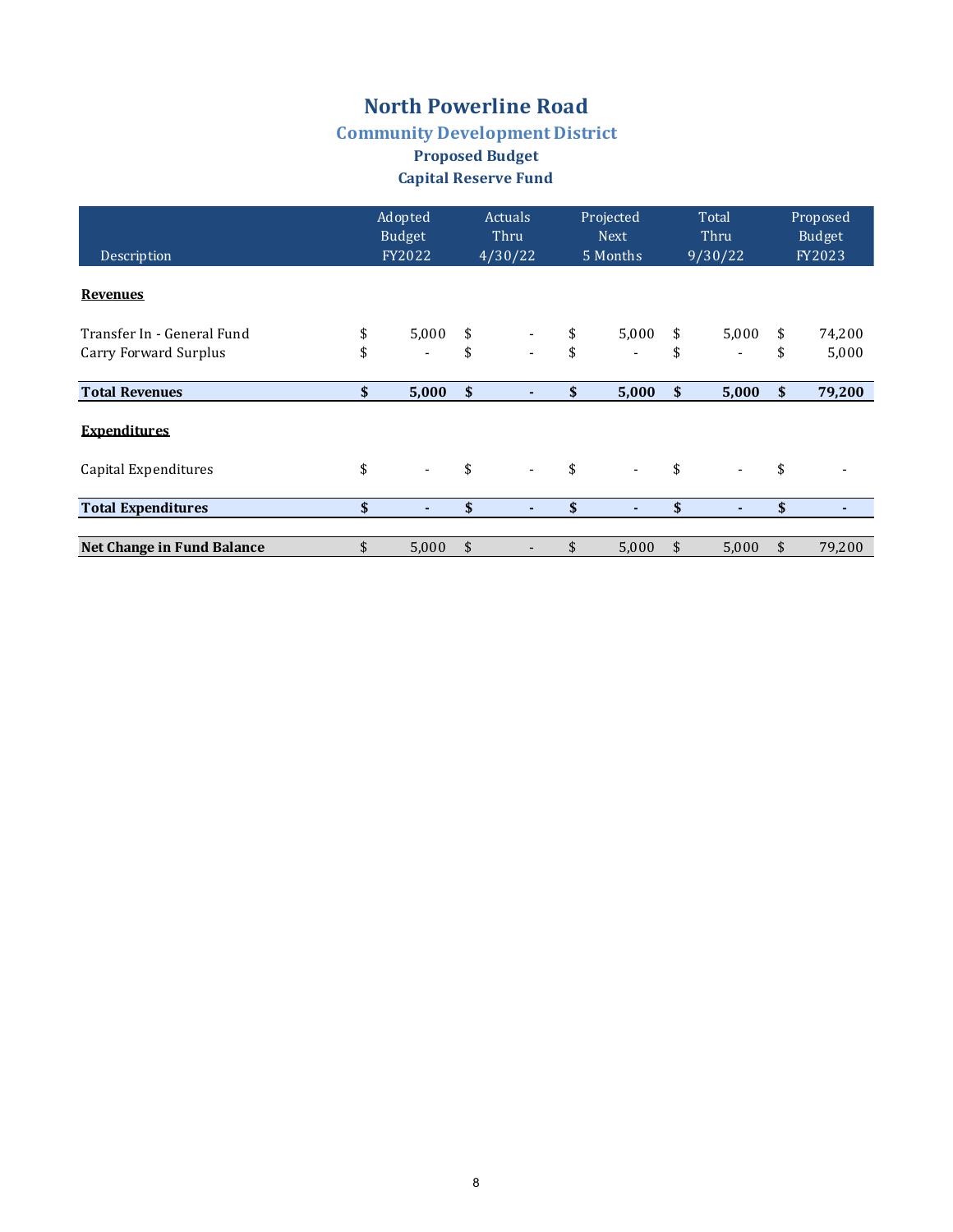### **Community Development District**

### **Proposed Budget Series 2020 Debt Service Fund**

| Description                                 | Adopted<br><b>Budget</b><br>FY2022 | Actuals<br>Thru<br>4/30/22 | Projected<br><b>Next</b><br>5 Months | Total<br>Thru<br>9/30/22 |             | Proposed<br><b>Budget</b><br>FY2023 |
|---------------------------------------------|------------------------------------|----------------------------|--------------------------------------|--------------------------|-------------|-------------------------------------|
| <b>Revenues</b>                             |                                    |                            |                                      |                          |             |                                     |
| Assessments - Tax Roll                      | \$<br>357,687                      | \$<br>354,956              | \$<br>2,731                          | \$                       | 357,687     | \$<br>713,735                       |
| Assessments - Direct Bill                   | 356,049                            | \$                         | \$                                   | \$                       |             | \$                                  |
| Assessments - Lot Closings                  | \$                                 | \$<br>356,148              | \$                                   | \$                       | 356,148     | \$                                  |
| Assessments - Prepayments                   | \$<br>$\blacksquare$               | \$<br>21,501               | \$<br>$\blacksquare$                 | \$                       | 21,501      | \$                                  |
| Interest                                    | \$                                 | \$<br>29                   | \$                                   | \$                       | 29          | \$                                  |
| <b>Carry Forward Surplus</b>                | \$<br>232,926                      | \$<br>589,814              | \$                                   | \$                       | 589,814     | \$<br>252,439                       |
| <b>Total Revenues</b>                       | \$<br>946,662                      | \$1,322,448                | \$<br>2,731                          |                          | \$1,325,179 | \$<br>966,174                       |
| <b>Expenditures</b>                         |                                    |                            |                                      |                          |             |                                     |
| Interest Expense - 11/1                     | \$<br>232,922                      | \$<br>232,922              | \$                                   | \$                       | 232,922     | \$<br>229,241                       |
| Principal Expense - 5/1                     | \$<br>250,000                      | \$                         | \$<br>250,000                        | \$                       | 250,000     | \$<br>255,000                       |
| Interest Expense - 5/1                      | \$<br>232,922                      | \$<br>$\blacksquare$       | \$<br>232,922                        | \$                       | 232,922     | \$<br>229,241                       |
| <b>Total Expenditures</b>                   | \$<br>715,844                      | \$<br>232,922              | \$<br>482,922                        | \$                       | 715,844     | \$<br>713,481                       |
| <b>Other Financing Uses</b>                 |                                    |                            |                                      |                          |             |                                     |
| <b>Transfer Out</b>                         | \$<br>$\overline{\phantom{a}}$     | \$<br>356,896              | \$                                   | \$                       | 356,896     | \$                                  |
| <b>Total Other Financing Sources/(Uses)</b> | \$                                 | \$<br>356,896              | \$                                   | \$                       | 356,896     | \$                                  |
|                                             |                                    |                            |                                      |                          |             |                                     |
| Net Change in Fund Balance                  | \$<br>230,818                      | \$<br>732,630              | \$<br>(480, 191)                     | \$                       | 252,439     | \$<br>252,693                       |

Interest Expense  $11/1$  \$ 225,894 **Total \$** 225,894

|                         |                  | <b>Maximum Annual</b> | Net Assessment Per | <b>Gross Assessment</b> |
|-------------------------|------------------|-----------------------|--------------------|-------------------------|
| Product                 | Assessable Units | <b>Debt Service</b>   | Unit               | Per Unit                |
| Single Family - Phase 1 | 295              | 357.687               | \$1.212            | \$1.304                 |
| Single Family - Phase 2 | 272              | 356.049               | \$1.309            | \$1,408                 |
|                         | 567              | 713.735               |                    |                         |